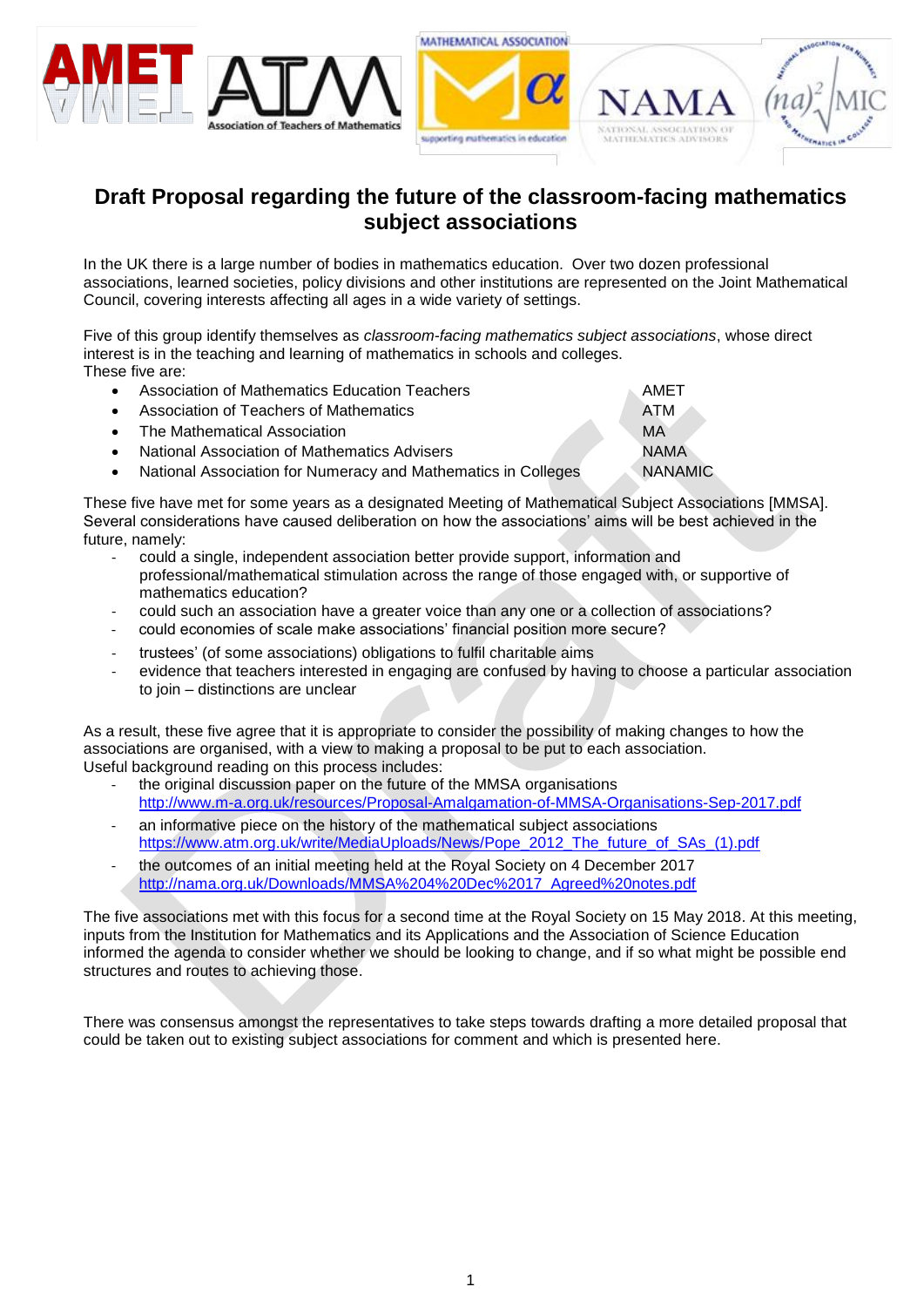



# **Draft proposal for Aims, Membership, Activities, Publications and Resources of a new association for mathematics education**

### **Aims**

- To support, develop and improve the teaching and learning of mathematics, in all settings, collaboratively and creatively
- To provide an informed independent voice expressing perspectives from a range of mathematics education professionals
- To inspire, inform, celebrate, support and communicate with the range of those involved with and interested in mathematics education

### **Membership**

- Teachers of mathematics, and those learning to be teachers of mathematics, in the UK and beyond
- Those who work with or support teachers of mathematics
- Those interested in the teaching and learning of mathematics
- Those who support the aims of the association, whether working or retired

#### **Activities**

- Produce a range of journals, resources and newsletters to represent the interests of members\*
- Provide professional development events such as conferences (day and residential), local branches, online, targeted events, discussions, bespoke events, ad hoc support
- Maintain a presence on appropriate social media
- Inform educational policy by responding to consultations, represent the community on appropriate committees, meet politicians and policy makers, produce position papers etc
- Promote positive perceptions of mathematics
- Support the award of CMathTeach

\*e.g. The Mathematical Gazette, Mathematics Teaching, Primary Mathematics, Equals, Mathematical π etc, newsletters relevant to Special Interest Groups (SIGs), occasional reports. (Some publications may be produced electronically only) 1

### **Draft proposal for a structure for a new association for mathematics education**

The association would be a charity with a Board of Trustees as its governing body. Trustees would be elected to serve specified periods of office, yet to be determined.

The officers<sup>2</sup> of the association would be Chair, Secretary and Treasurer.

Answerable to the Board of Trustees would be the following Committees:

Business Committees:

- 1) Membership, marketing, publicity, website
- 2) Publications responsible for all publications<sup>3</sup> including journals, books and resources
- 3) Professional development

Teaching and Learning Committee representing a variety of SIGs<sup>4</sup>, such as:

- 1) Early Years Foundation Stage (EYFS)
- 2) Primary
- 3) 11-16
- 4) Post 16 in all contexts
- 5) Initial Teacher Education (ITE) in all contexts
- 6) Advisory and local leadership
- 7) Conferences and Branches and other CPD

Additionally, perhaps, limited term 'working groups' could be convened for particular purposes. The Chairs of the Business Committees and the Chair of the Teaching and Learning Committee would be elected to those positions and be members of the Board of Trustees.

The responsibilities of the Board of Trustees could include setting out and upholding the aims of the association, the direction of policy to fulfil those aims, securing the financial basis of the association, making all decisions